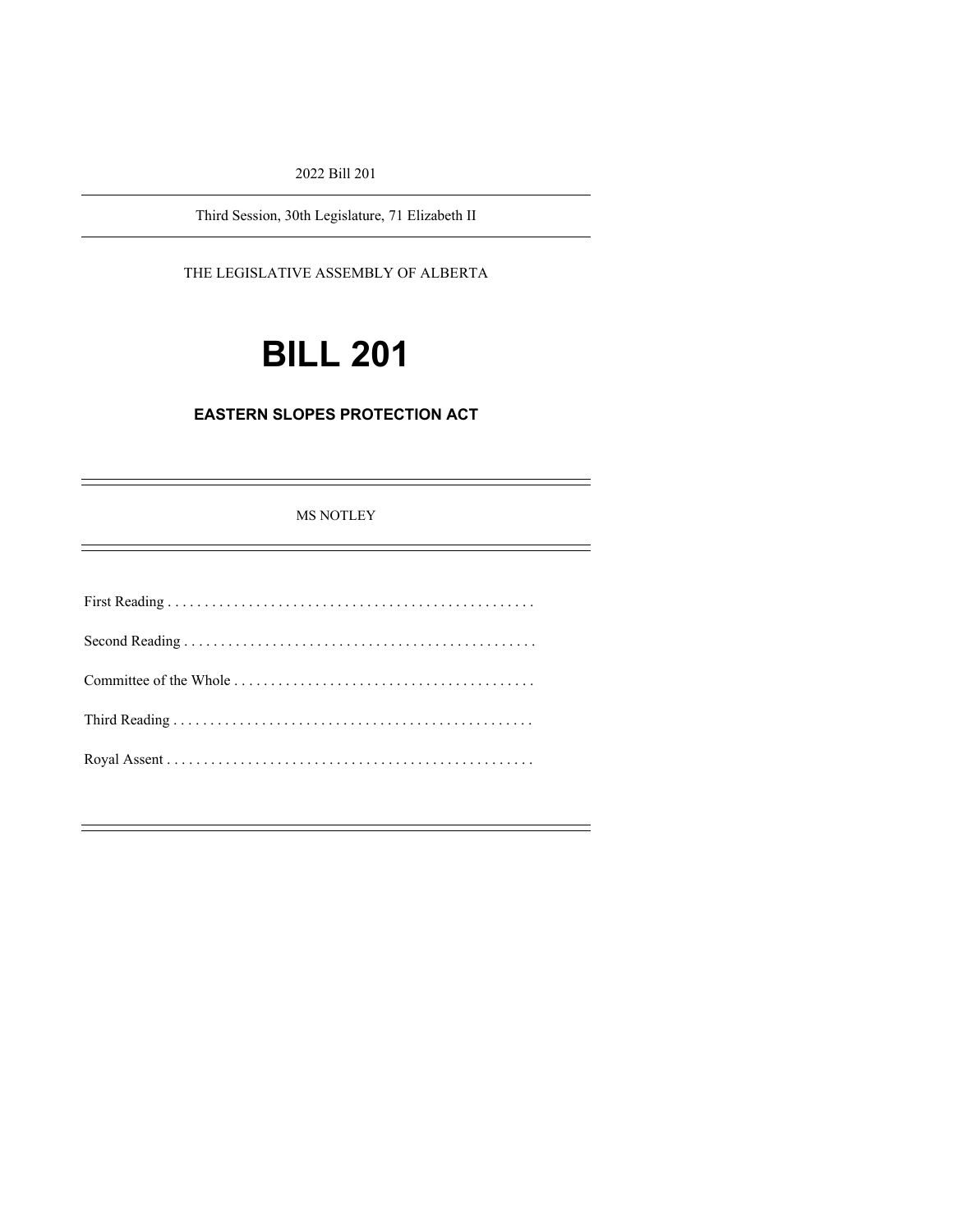*Bill 201 Ms Notley*

# **BILL 201**

2022

## **EASTERN SLOPES PROTECTION ACT**

*(Assented to , 2022)*

HER MAJESTY, by and with the advice and consent of the Legislative Assembly of Alberta, enacts as follows:

#### **Definitions**

- **1** In this Act
	- (a) "approval" has the same meaning as in the *Responsible Energy Development Act*;
	- (b) "Category 1 coal" means the coal located within the area classified in the Eastern Slopes coal classification map as Category 1;
	- (c) "Category 2 coal" means the coal located within the area classified in the Eastern Slopes coal classification map as Category 2;
	- (d) "Category 3 coal" means the coal located within the area classified in the Eastern Slopes coal classification map as Category 3;
	- (e) "Category 4 coal" means the coal located within the area classified in the Eastern Slopes coal classification map as Category 4;
	- (f) "coal activity or project" means an activity or project related to coal exploration, development or mining that requires an approval to be lawfully carried out;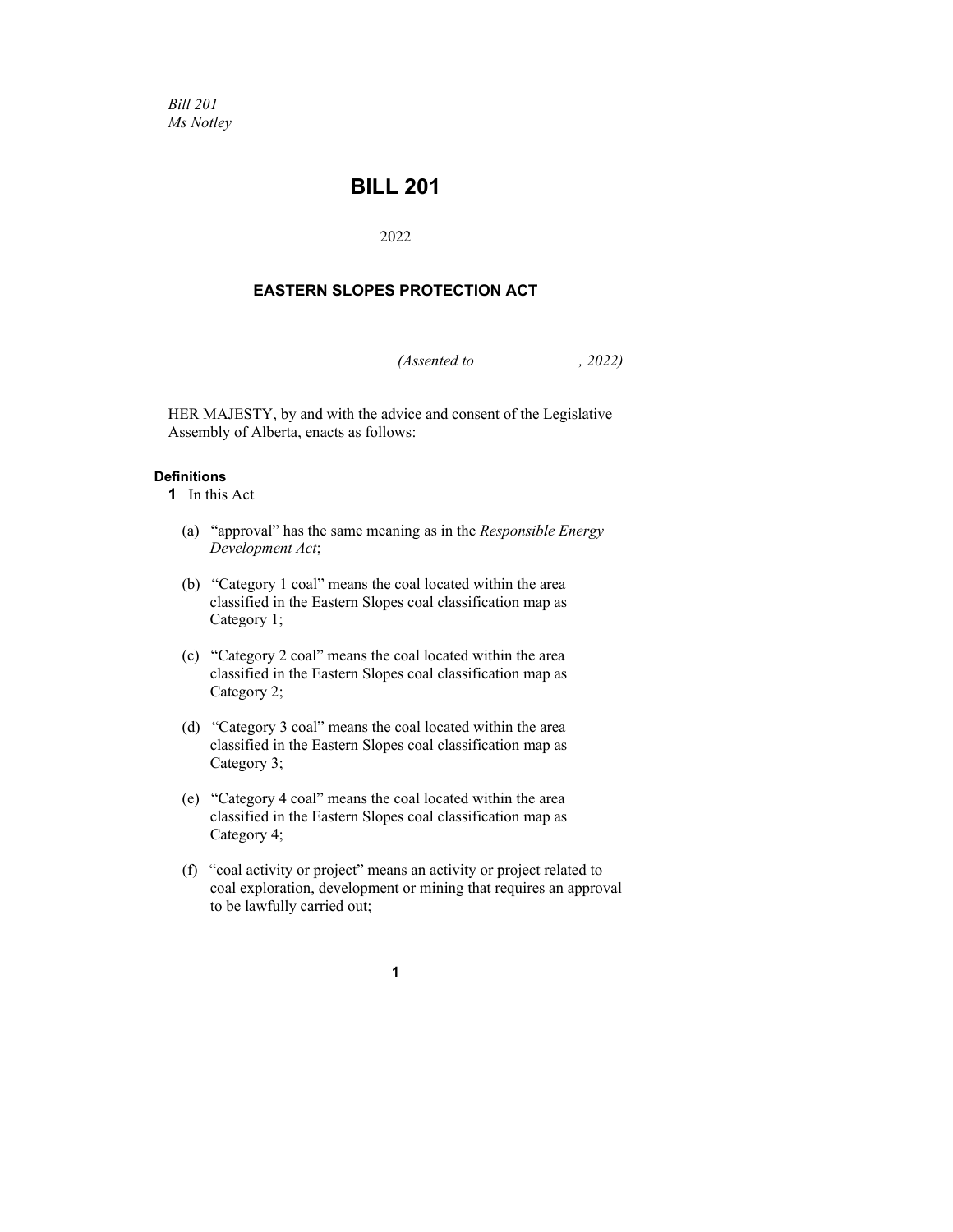- (g) "coal lease" means a coal lease issued under the *Mines and Minerals Act*;
- (h) "coal mine" has the same meaning as the definition of "mine" in the *Coal Conservation Act*;
- (i) "Coal Policy" means the Government of Alberta publication entitled "A Coal Development Policy for Alberta" dated June 15, 1976;
- (j) "coal processing plant" has the same meaning as in the *Coal Conservation Act*;
- (k) "Eastern Slopes" means the area shown and described in the Eastern Slopes coal classification map as the Eastern Slopes;
- (l) "Eastern Slopes coal classification map" means Map 2 of Appendix 2 of the Coal Policy, republished on May 2, 2017 by Resource Mapping and Analysis, Government of Alberta;
- (m) "enhanced regional plan" means a regional plan to which the requirements under section 6 of this Act apply;
- (n) "regional plan" has the same meaning as in the *Alberta Land Stewardship Act*;
- (o) "Regulator" means the Alberta Energy Regulator established under the *Responsible Energy Development Act.*

#### **Purposes**

- **2** The purposes of this Act are
	- (a) to protect the critical watersheds, including the Oldman River watershed, and wildlife habitats of the Eastern Slopes from the irreparable damage that would result from coal exploration, development and mining,
	- (b) to recognize the ecological, cultural, recreational, tourism and agricultural, including irrigation and agricultural processing, values and uses of the Eastern Slopes,
	- (c) to respect and uphold Indigenous treaty rights, and other aboriginal rights, and Indigenous traditional activities within the Eastern Slopes, and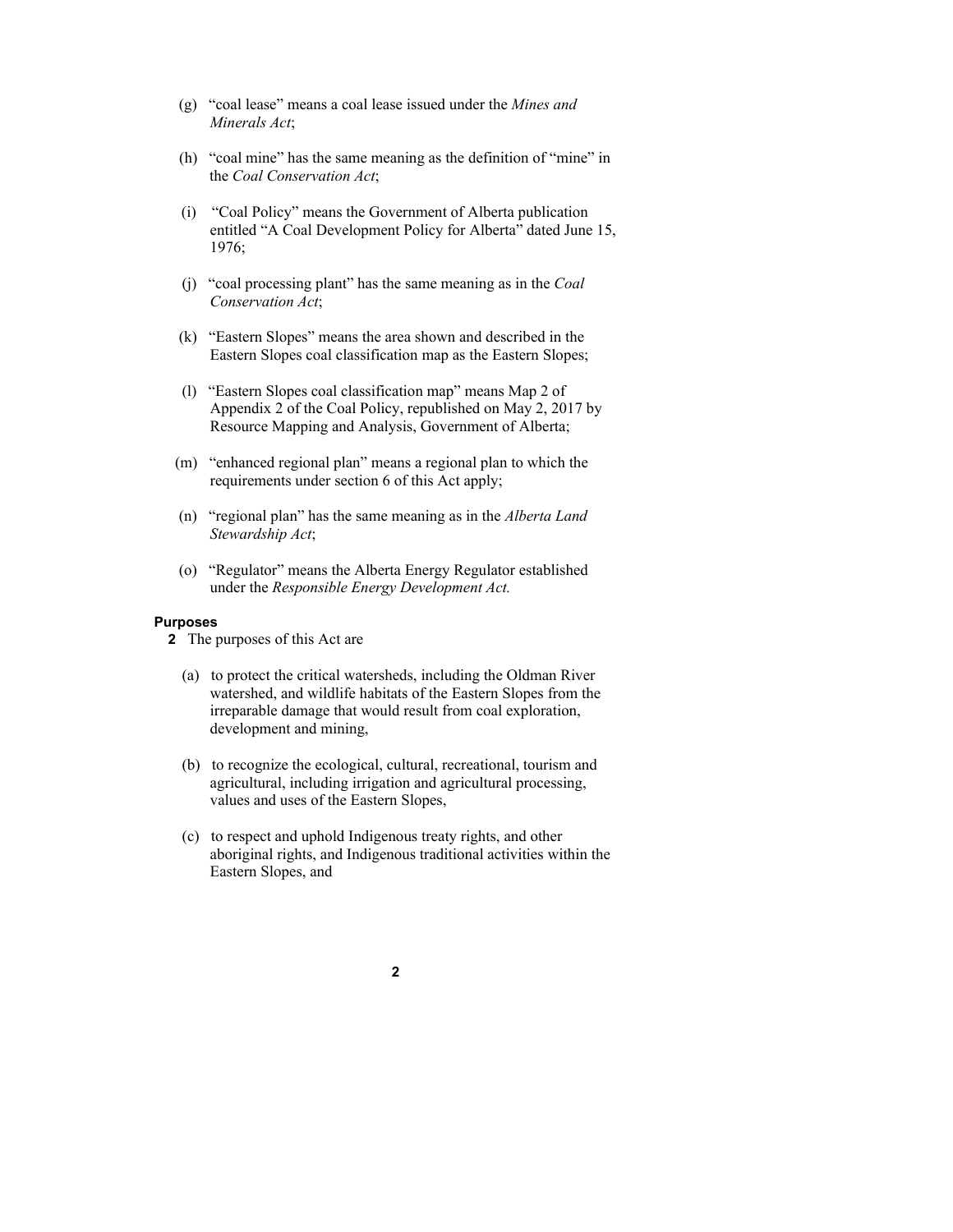(d) to preserve the Eastern Slopes for the benefit of current and future generations for ecological, cultural, recreational, tourism and agricultural values and uses.

#### **Application**

**3** If a provision of this Act conflicts or is inconsistent with a provision of another enactment, the provision of this Act prevails to the extent of that conflict or inconsistency.

#### **Prohibition in perpetuity ̶Category 1 coal and Category 2 coal**

**4(1)** Despite any provision in the *Mines and Minerals Act*, on the coming into force of this Act, all Category 1 coal and Category 2 coal are to be treated as withdrawn from disposition under the *Mines and Minerals Act*.

**(2)** Despite any power, duty or function conferred or provided under any enactment to the Regulator or a person acting on behalf of the Regulator, the Regulator or that person, as the case may be, must not exercise, nor attempt to exercise, that power nor perform that duty or function if doing so would enable, directly or indirectly, a person to carry out a coal activity or project within the area classified and shown as Category 1 or Category 2 in the Eastern Slopes coal classification map.

#### **Conditional prohibition ̶Category 3 coal and Category 4 coal**

**5(1)** Despite any provision in the *Mines and Minerals Act*, on the coming into force of this Act, coal that is Category 3 coal or Category 4 coal is to be treated as withdrawn from disposition under the *Mines and Minerals Act* until the Regulator determines that all regulatory requirements set out, in accordance with section 6(2)(b), in the enhanced regional plan that applies to that coal are met.

**(2)** Despite any power, duty or function conferred on or provided under any enactment to the Regulator or a person acting on behalf of the Regulator, the Regulator or that person, as the case may be, must not exercise, nor attempt to exercise, that power nor perform that duty or function if doing so would enable, directly or indirectly, a person to carry out a coal activity or project within the area classified and shown as Category 3 or Category 4 in the Eastern Slopes coal classification map until an enhanced regional plan is made and remains in effect for those lands.

#### **Enhanced regional plan required for Eastern Slopes**

**6(1)** For the purpose of the application of section 5(a) of the *Alberta Land Stewardship Act* to a regional plan made in respect of any area within the Eastern Slopes, the reference to appropriate public consultation in that section means at least the following: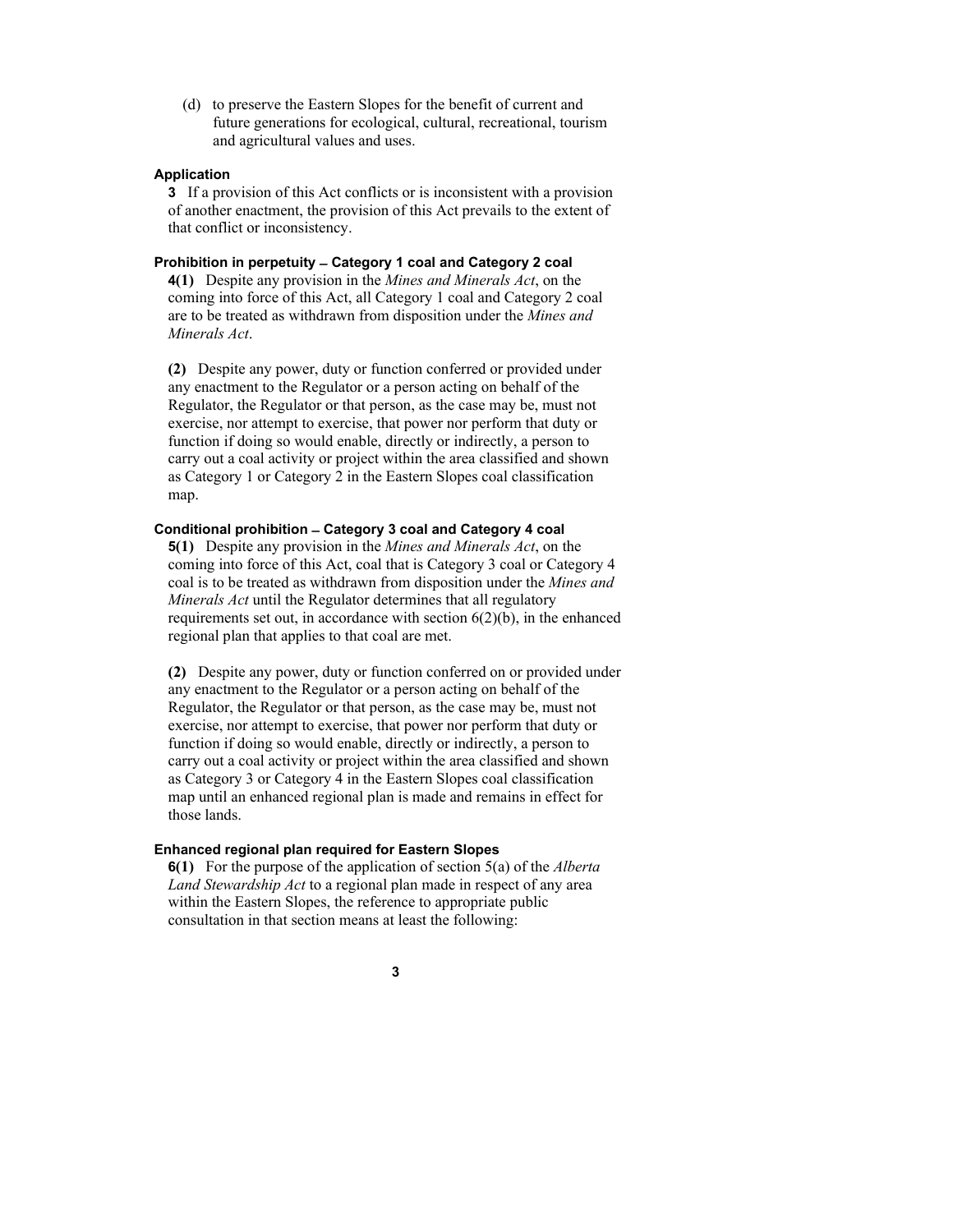- (a) enhanced consultation with Indigenous governments and Indigenous peoples for a period of not less than six months;
- (b) consideration, and if consent is granted collection and inclusion, of tradition ecological knowledge for the purpose of making the regional plan;
- (c) the provision of adequate translation services to facilitate the participation of Indigenous elders and communities;
- (d) consultation with residents of the Eastern Slopes, all Albertans, affected municipalities, ranchers, farmers, agricultural, tourism and recreational businesses, and representatives of other affected industry and economic sectors, for a period of not less than six months.

**(2)** In addition to the elements required under section 8 of the *Alberta Land Stewardship Act*, a regional plan made in respect of any area within the Eastern Slopes must set out the following:

- (a) the areas that are designated as
	- (i) a protected or conserved area, or
	- (ii) an area within which coal exploration, development or mining activities may be permitted to be carried out;
- (b) for each designated area referred to in clause (a)
	- (i) the statutory prohibitions in respect of land use, linear disturbance and coal exploration, development and mining activities that should apply to that area, and
	- (ii) the regulatory requirements in respect of water use and allocations that should apply to that area to ensure the protection of the waters within that area and the use and enjoyment of those waters by current and future generations;
- (c) a detailed cumulative effects framework for the entire area subject to the regional plan that considers the impacts of all coal exploration, development and mining activities within that area, and which includes specific indicators, limits and triggers for water, land and air;
- (d) the establishment of an advisory panel consisting of subjectmatter experts in environmental regulatory measures and monitoring, specifically experts who are knowledgeable about the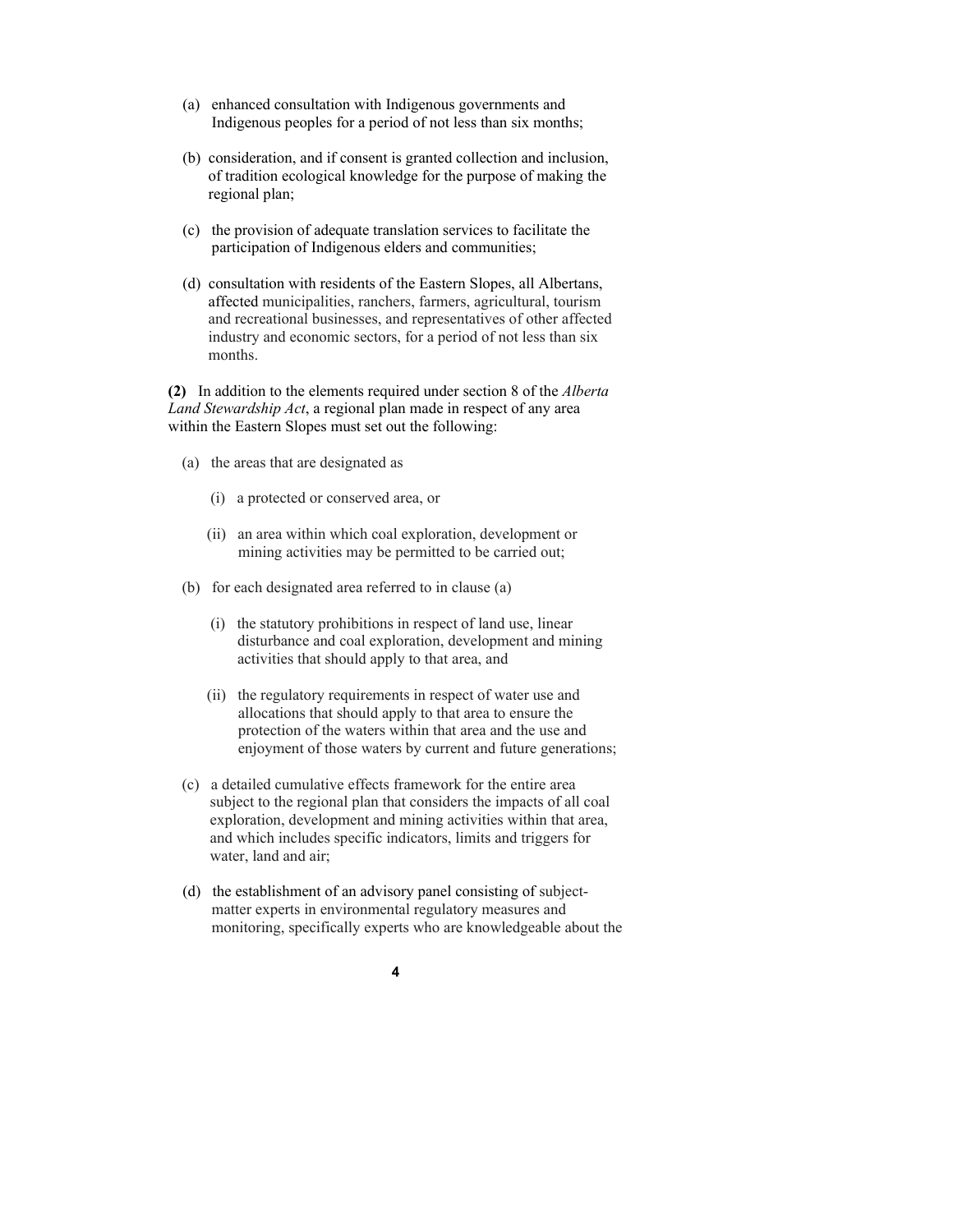Eastern Slopes, to provide advice during the making of the regional plan.

**(3)** The Lieutenant Governor in Council must, within 12 months of the day on which a regional plan is made in respect of any area within the Eastern Slopes

- (a) determine the subregions of the area that are subject to the regional plan based on reasonable linear disturbance limits, and
- (b) make a subregional plan for each subregion that meets the same requirements, with necessary modifications, that apply under the *Alberta Land Stewardship Act* and this Act to the regional plan.

#### **Transitional – cancellation of certain leases**

**7(1)** A coal lease for Category 1 coal or Category 2 coal that is valid on the day immediately before this Act comes into force is cancelled on the day that this Act comes into force unless the holder of the coal lease holds a valid approval for a coal processing plant or coal mine that is actively operating on the property that is subject to the lease.

**(2)** A coal lease for Category 3 coal or Category 4 coal that is valid on the day immediately before this Act comes into force is cancelled on the day that this Act comes into force unless

- (a) the coal lease was issued before May 1, 2020, and
- (b) the holder of that coal lease holds a valid approval for a coal processing plant or coal mine that is actively operating on the property that is subject to the lease.

#### **Transitional – cancellation of certain approvals**

**8** An approval in relation to Category 1 coal, Category 2 coal, Category 3 coal or Category 4 coal that is valid on the day immediately before this Act comes into force is cancelled on the day that this Act comes into force unless the approval is for a coal processing plant or coal mine that is actively operating.

#### **Transitional – no cause of action due to cancellation**

**9(1)** The cancellation of a coal lease under section 7 or an approval under section 8 does not

(a) create a cause of action nor provide any person with a right to claim damages or relief in law or equity, including claiming declaratory or injunctive relief, from any court, and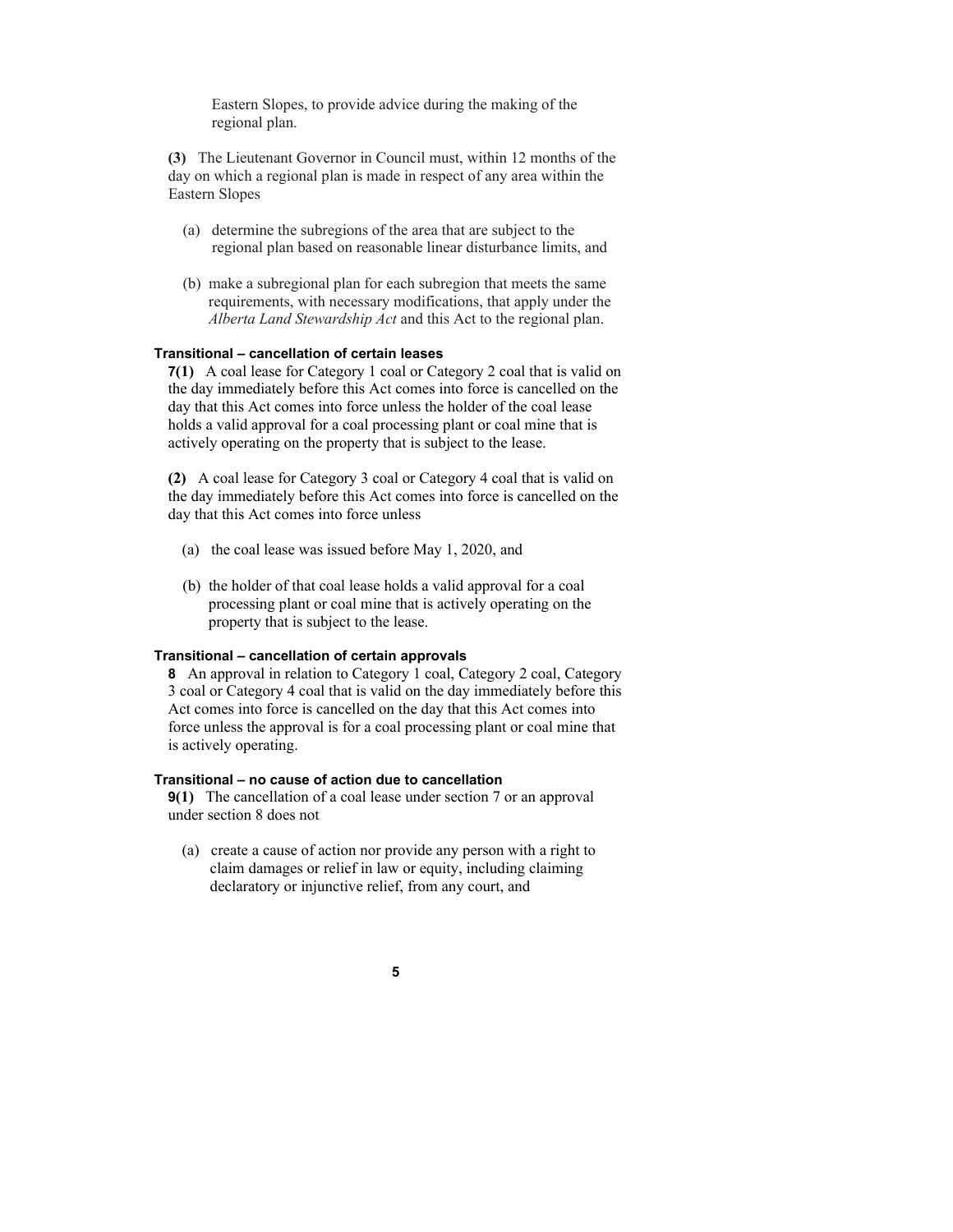(b) confer jurisdiction on any court to grant to any person damages or relief in relation to the cancellation of that coal lease or approval, as the case may be.

**(2)** For greater certainty, nothing in this Act is intended to cancel or limit a right under the *Mines and Minerals Act* to apply for, or be granted, compensation in relation to the cancellation of a coal lease.